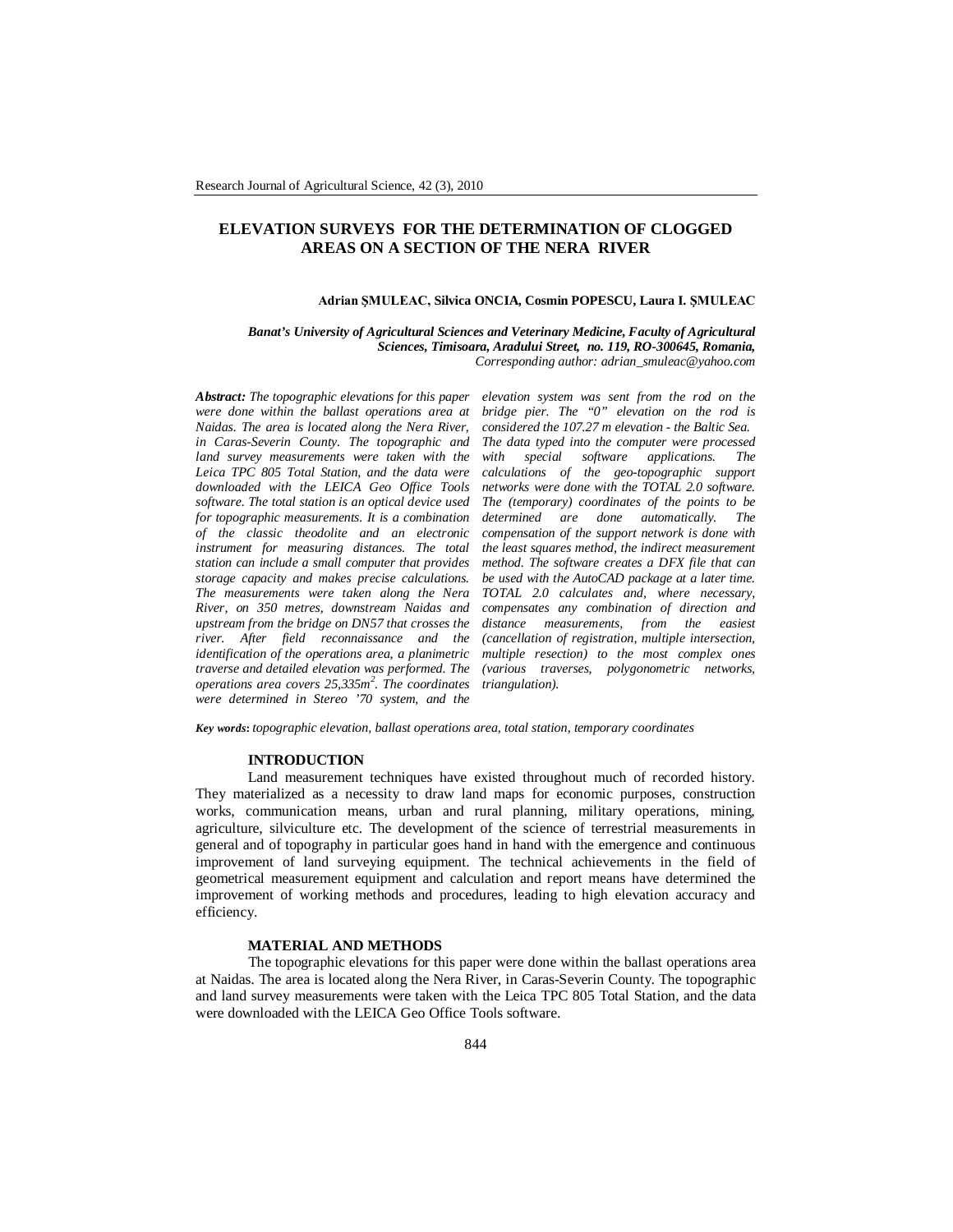Total stations are part of the new generation of topographic instruments. Basically, they function like a classic tachymeter. They have been improved continuously since they were created and are now used almost exclusively. They are precise, easy to use and very efficient and have become the symbol of the modern land surveyor.

The calculations of the geo-topographic support networks were done with the TOTAL 2.0 software.

The (temporary) coordinates of the points to be determined are obtained automatically. The compensation of the support network is done with the least squares method, the indirect measurement method.

The software creates a DFX file that can be used with the AutoCAD package at a later time.

TOTAL 2.0 calculates and, where necessary, compensates any combination of direction and distance measurements, from the easiest (cancellation of registration, multiple intersection, multiple resection) to the most complex ones (various traverses, polygonometric networks, triangulation).

Naidas is located in the south-west of Caras-Severin County, Romania. It lies near the border with Serbia, on county road DJ 571C. It is the main village of the commune by the same name and it is 84 km far from Resita and 21 km from Oravita, which is the nearest town. Naidas village covers an area of 6,374 ha, of which 4,572 farmland.

The commune comprises two villages, Naidas and Lescovita. It is part of the hydrographic network of the Nera and it is located on the inferior course of this river. The Nera, which flows from east to west, has the following tributaries: Valea Zbagului, Vl. Calugariei, Ogasul lui Tugui, Og. Gavrova, Og. lui Stancu on the left and Naidasel, Valea Uzumi, Ogasul Lescovitei on the right.

The Nera is 131 km long and springs from the Semenic Mountains in the east of Banat, south of Resita, in Caras-Severin County. It is formed at the confluence of two arms, the Nergana and the headwaters Nerganita. From there it flows straight to the south to Borlovenii Vechi village, where it turns south-west and receives the Rudaria as a tributary. Then is passes by numerous villages like Patas, Prilipet, Dalboset and Moceris. At Sopotu Nou, the Nera turns north-west, entering the Nera Gorges. Next is passes by Sasca Romana, Sasca Montana, Slatina-Nera, Bogodint and Naidas; from that point on it becomes a border river between Romania and Serbia for the remaining 21.9 km.

In the border area, the Nera flows through the Biserica Alba depression (Belocrkvanska kotlina; in Cyrillic: Белоцркванска котлина).

In its last section, the Nera is 20-40 m wide, of variable depth and, as its bed is formed mostly of pebbles, it forms inlets with murky waters. The mouth is a popular fishing destination.

The Nera drains an area of 1,240 km², belonging to the Black Sea drainage basin, and it is not navigable. The hydrographic network comprises the Nera and its tributaries, the Nergana, the Nerganita, the Cosava, the Helisag, the Minis, the Lapusnic, the Moceris, the Ducin, the Prigor, the Rudaria, the Bania, the Sopot, the Valea Rea, the Bei etc. There are two natural lakes in the hydrographic basin: Lacul Dracului, a unique karstic lake in our country covering an area of 700 m2 and about 12 m deep, and Ochiul Beiului, with an area of 284 m2 and a maximum depth of 3.6 m.

The climate is moderate temperate-continental, with mild Mediterranean influences. The multiannual average temperature varies between  $11.10^{\circ}$ C (Oravita station) and  $11.40^{\circ}$ C (Moldova Veche station). The multiannual average amount of precipitations was 895 mm in 1884-1994 (Oravita station).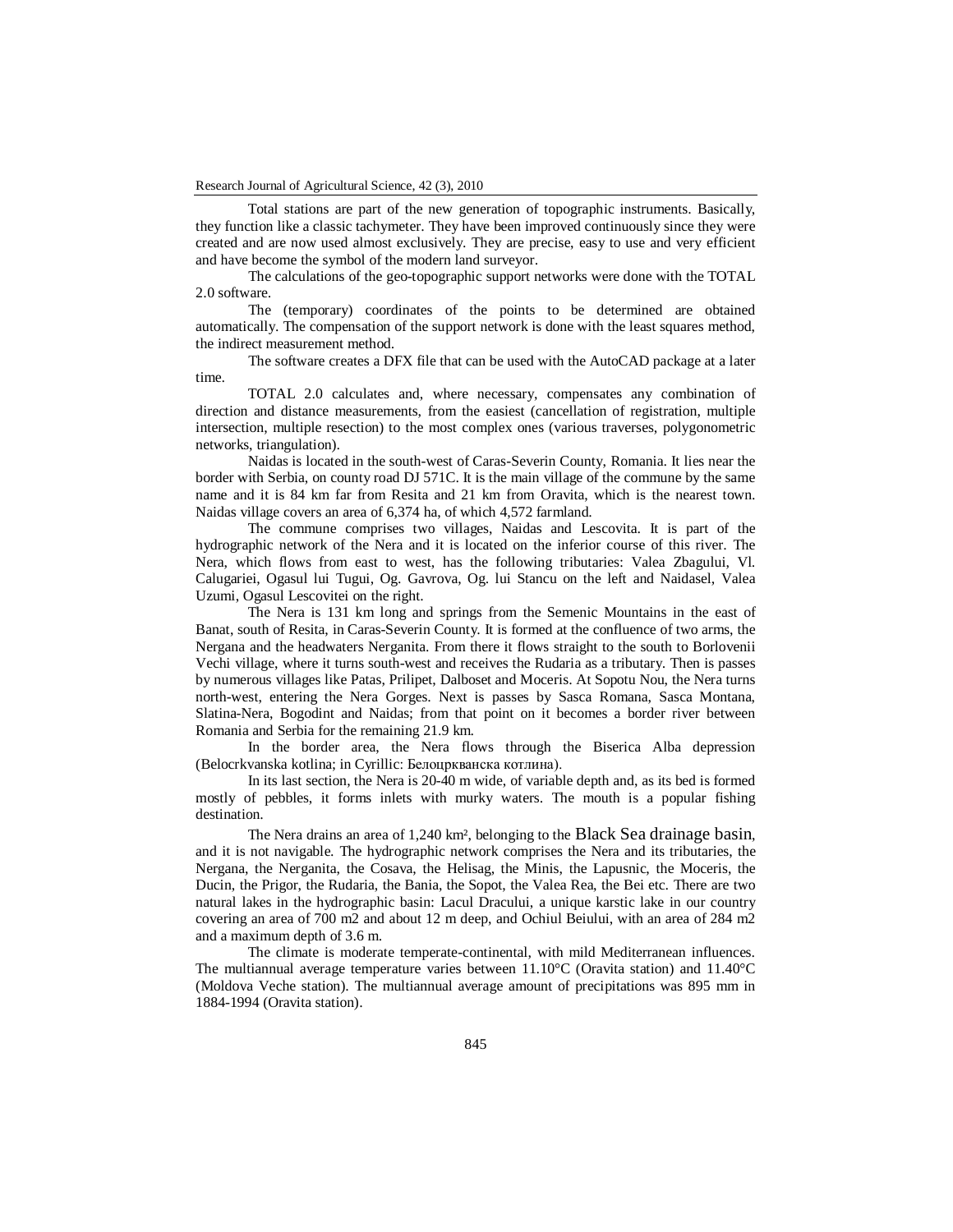The vegetation is made of forests, bushes, pastures and ruderals. It is disposed in specific levels determined by the characteristics of the environment. The farmland of the village (4,572 ha) is divided as follows: 1,919 ha arable land, 2,356 ha pastures, 238 ha meadows, 44 ha orchards and 15 ha vineyards.

### **RESULTS AND DISCUSSIONS**

The measurements were taken along the Nera River, on 350 metres, downstream Naidas and upstream from the bridge on DN57 that crosses the river. After field reconnaissance and the identification of the operations area, a planimetric traverse and detailed elevation was performed.

Measurements were taken for the topographic documentation. The perimeter was delimited with boundary stones and the station points were metal pins (Table 1 and 2).

After data processing, the measurements were superposed over the orthophotoplan no 227\_379, that represents the study area (figure 1).

Figure is shows the dimensions site plan. The coordinates are given in Stereo 1970 system. The reference of the coordinates is the Baltic Sea.

 $Conclinotes of the new station points  $\mathbb{C} \text{TFDEO'}70$$ 

*Table 1*

| Station point  | Coordinates |            |         | Materialization |
|----------------|-------------|------------|---------|-----------------|
|                | $X$ [m]     | Y[m]       | Z[m]    |                 |
| A <sub>1</sub> | 382034.358  | 229184.879 | 108.700 | Metal pin       |
| A2             | 382107.803  | 229271.611 | 109.504 | Metal pin       |
| A <sub>3</sub> | 382166.461  | 229356.781 | 109.094 | Metal pin       |
| A4             | 382177.779  | 229403.643 | 111.749 | Metal pin       |

*Table 2*

| Coordinates of the points of the operation perimeter - STEREO'70 |                   |            |         |                 |  |  |  |
|------------------------------------------------------------------|-------------------|------------|---------|-----------------|--|--|--|
| Station point                                                    | Coordinates       |            |         | Materialization |  |  |  |
|                                                                  | $X \, \text{[m]}$ | Yfml       | Z[m]    |                 |  |  |  |
|                                                                  | 382121.132        | 229130.049 | 110.727 | Concrete stone  |  |  |  |
| 2                                                                | 382212.316        | 229309.672 | 110.128 | Concrete stone  |  |  |  |
|                                                                  | 382247.545        | 229469.460 | 110.447 | Concrete stone  |  |  |  |

4 382191.133 229462.768 109.823 Concrete stone 5 382165.274 229363.001 109.075 Concrete stone

The operations area covers  $25,335$ m<sup>2</sup>. The coordinates were determined in Stereo '70 system, and the elevation system was sent from the rod on the bridge pier.

The "0" elevation on the rod is considered the 107.27 m elevation - the Baltic Sea.

The data typed into the computer were processed with special software applications.

Field elevations were measured to determine transverse profiles. A number of 13 transverse profiles were determined on 425 m.

The ballast areas were found at the elevation points for the determination of the transverse profile PT1, PT2, PT3, PT4, PT10, PT11, PT12 and PT13. The length of the profiles varies from 81.48 m (PT2) to 166.31 m (PT10). The following figures show the transverse profiles determined on the Nera River.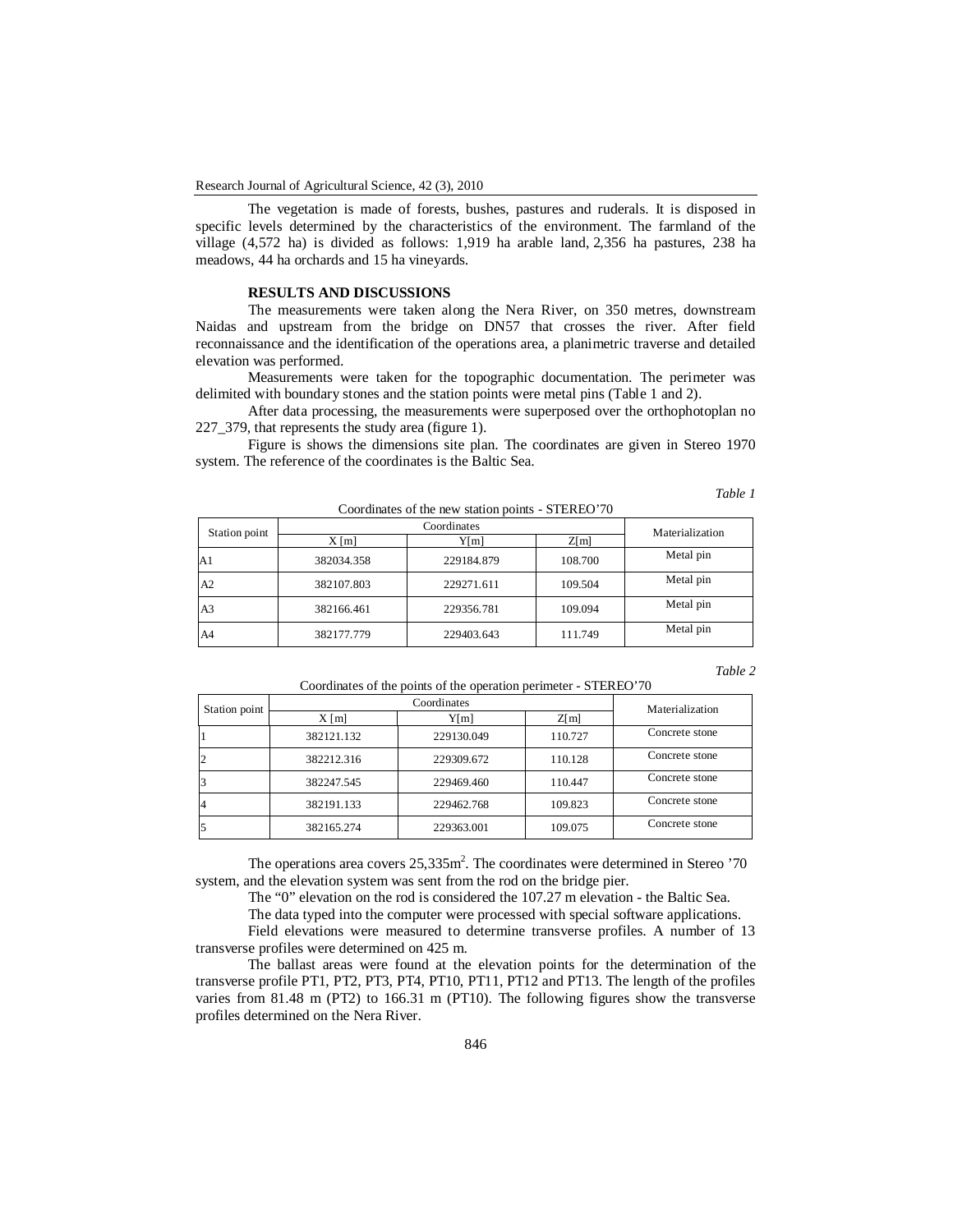Research Journal of Agricultural Science, 42 (3), 2010



Figure 1: Measurements overlapping orthophotoplan no 227\_379



Figure 2: Dimension site plan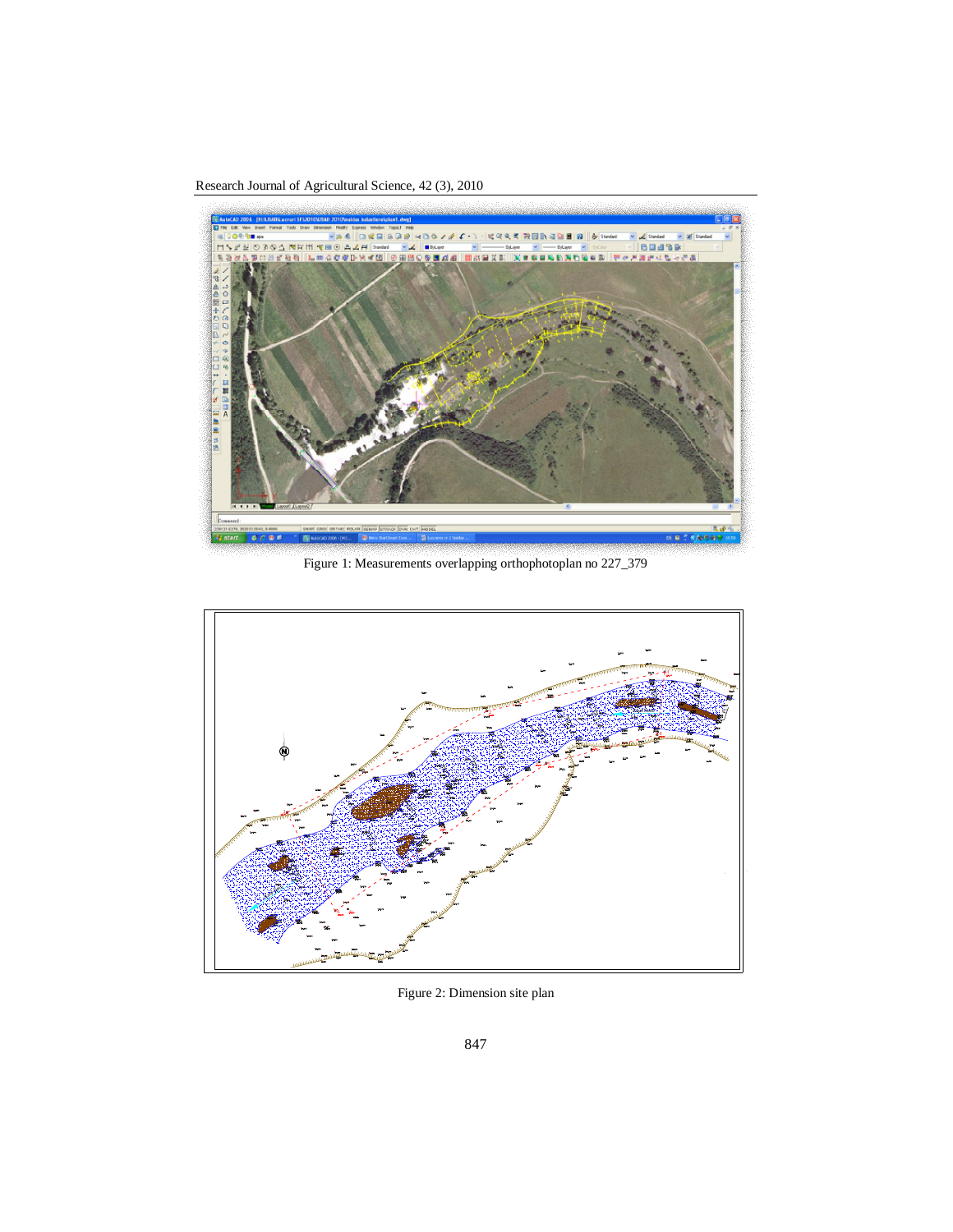Research Journal of Agricultural Science, 42 (3), 2010



Figure 3: Plan view and characteristic profiles (PT1, PT2, PT3, PT4 and PT5).



Figure 4: Plan view and characteristic profiles (PT6, PT7, PT8 and PT9)